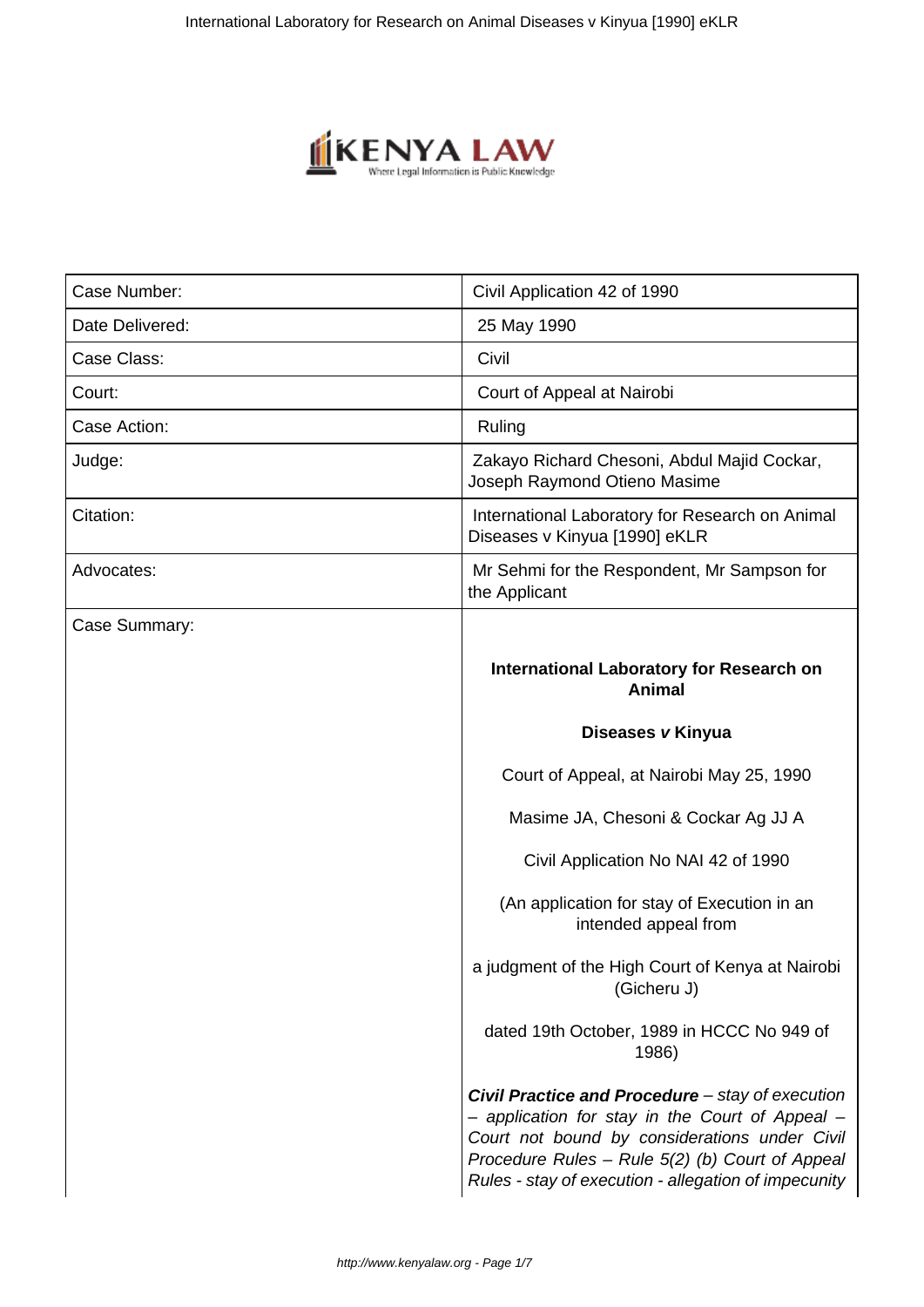## of respondent -onus on him to rebut the allegation.

The respondent was awarded some Kshs 145,000 less tax against the applicant who was his former employer. The applicant filed a notice of appeal against the judgment and at the same time sought a stay of execution against the High Court's judgment. His application for stay was refused.

The applicant renewed the application in the Court of Appeal averring that there was reasonable and justifiable apprehension that if the appeal was successful it would not be possible to recover any money from the respondent.

The respondent opposed the application avering that the mere act of filing an appeal was not a sufficient cause for a stay. However, the respondent, in his replying affidavit omitted to rebut the allegation of his inability to repay the judgment award back to the applicant if the appeal succeeded.

### **Held:**

1. The Court of Appeal is not bound by considerations in Order 41 of the Civil Procedure Act which the High Court must observe when dealing with an application for stay of execution pending hearing in that court.

2. Under the Court of Appeal Rules rule 5(2)(b), the Court of Appeal has an unfettered discretion to grant a stay provided it is just to do so.

3. The onus was on the respondent to rebut by evidence the claim that the intended appeal if successful would be rendered nugatory on account of his (respondent's) alleged impecunity.

4. The allegation that there was a reasonable and justificable apprehension of the applicant being unlikely to recover the money from the respondent called for rebuttal evidence, which was not given.

5. The circumstances favoured the granting of a stay of execution.

Application allowed.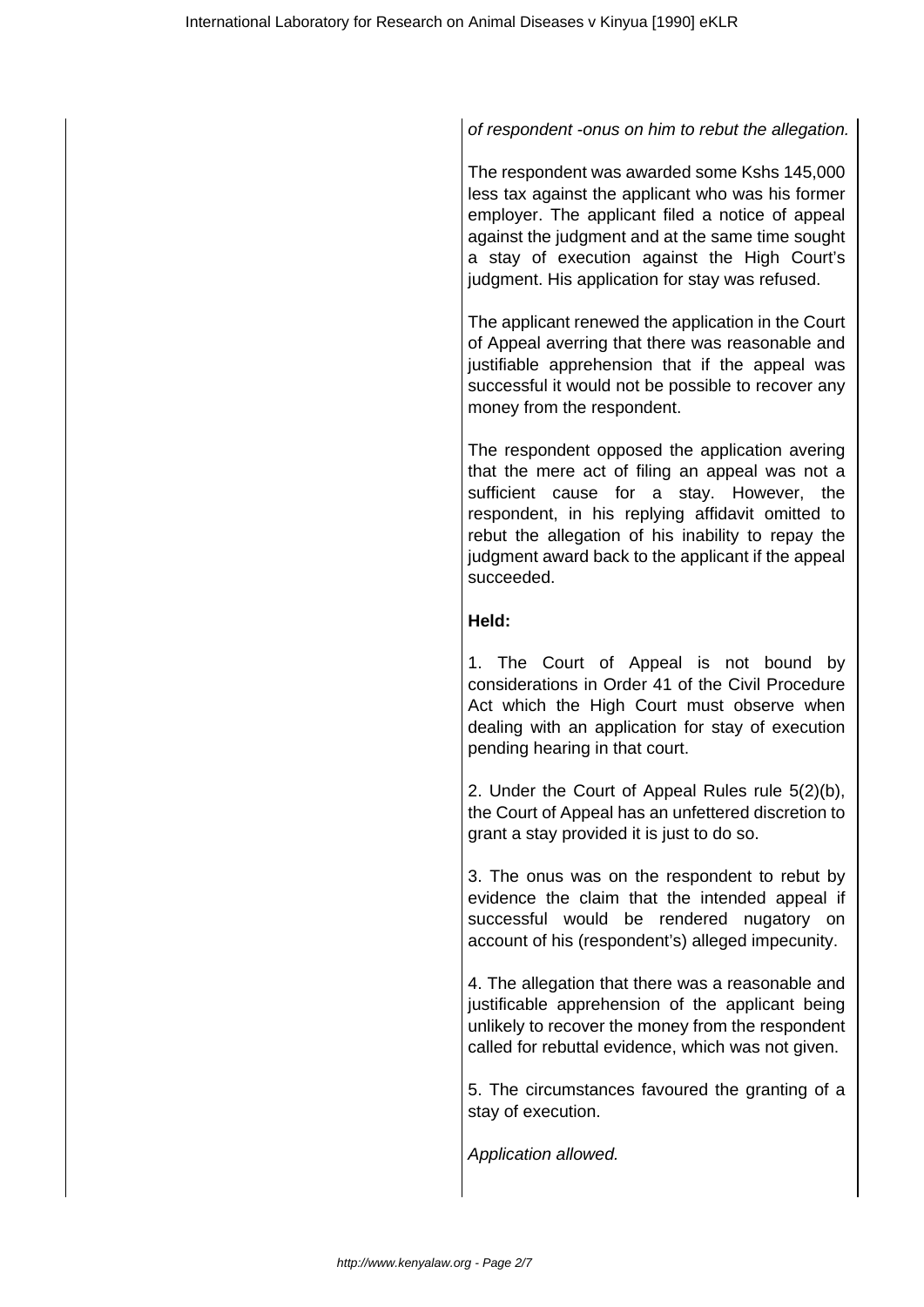|                                     | <b>Cases</b>                                                                                                 |
|-------------------------------------|--------------------------------------------------------------------------------------------------------------|
|                                     | <b>Atkins</b><br>Railway<br>1.<br>Great<br>Western<br>V<br>Company (1885-86) 2 TLR 400                       |
|                                     | 2. Kenya Shell Ltd v Kibiru & another [1986] KLR<br>410; [1982-88] 1 KAR 1018                                |
|                                     | <b>Texts</b>                                                                                                 |
|                                     | 1. Simonds, Vet al (Ed) (1952-64) Halsbury's Laws<br>of England London: Butterworths 3rd Edn p 35<br>para 51 |
|                                     | 2. Jacob, IH et al (Ed) (1965) The Annual Practice<br>1965 London Sweet & Maxwell, Stevens & Sons<br>Ltd     |
|                                     | <b>Statutes</b>                                                                                              |
|                                     | 1. Court of Appeal Rules (cap 9 Sub Leg) rule 5(2)<br>(b)                                                    |
|                                     | 2. Civil Procedure Rules (cap 21 Sub Leg) order<br><b>XLI</b>                                                |
|                                     | <b>Advocates</b>                                                                                             |
|                                     | Mr Sehmi for the Respondent                                                                                  |
|                                     | Mr Sampson for the Applicant                                                                                 |
| <b>Court Division:</b>              | Civil                                                                                                        |
| <b>History Magistrates:</b>         |                                                                                                              |
| County:                             | Nairobi                                                                                                      |
| Docket Number:                      |                                                                                                              |
| <b>History Docket Number:</b>       |                                                                                                              |
| Case Outcome:                       | Application allowed                                                                                          |
| <b>History County:</b>              |                                                                                                              |
| <b>Representation By Advocates:</b> | <b>Both Parties Represented</b>                                                                              |
| <b>Advocates For:</b>               |                                                                                                              |
| Advocates Against:                  |                                                                                                              |
| Sum Awarded:                        |                                                                                                              |
|                                     |                                                                                                              |

 The information contained in the above segment is not part of the judicial opinion delivered by the Court. The metadata has been prepared by Kenya Law as a guide in understanding the subject of the judicial opinion. Kenya Law makes no warranties as to the comprehensiveness or accuracy of the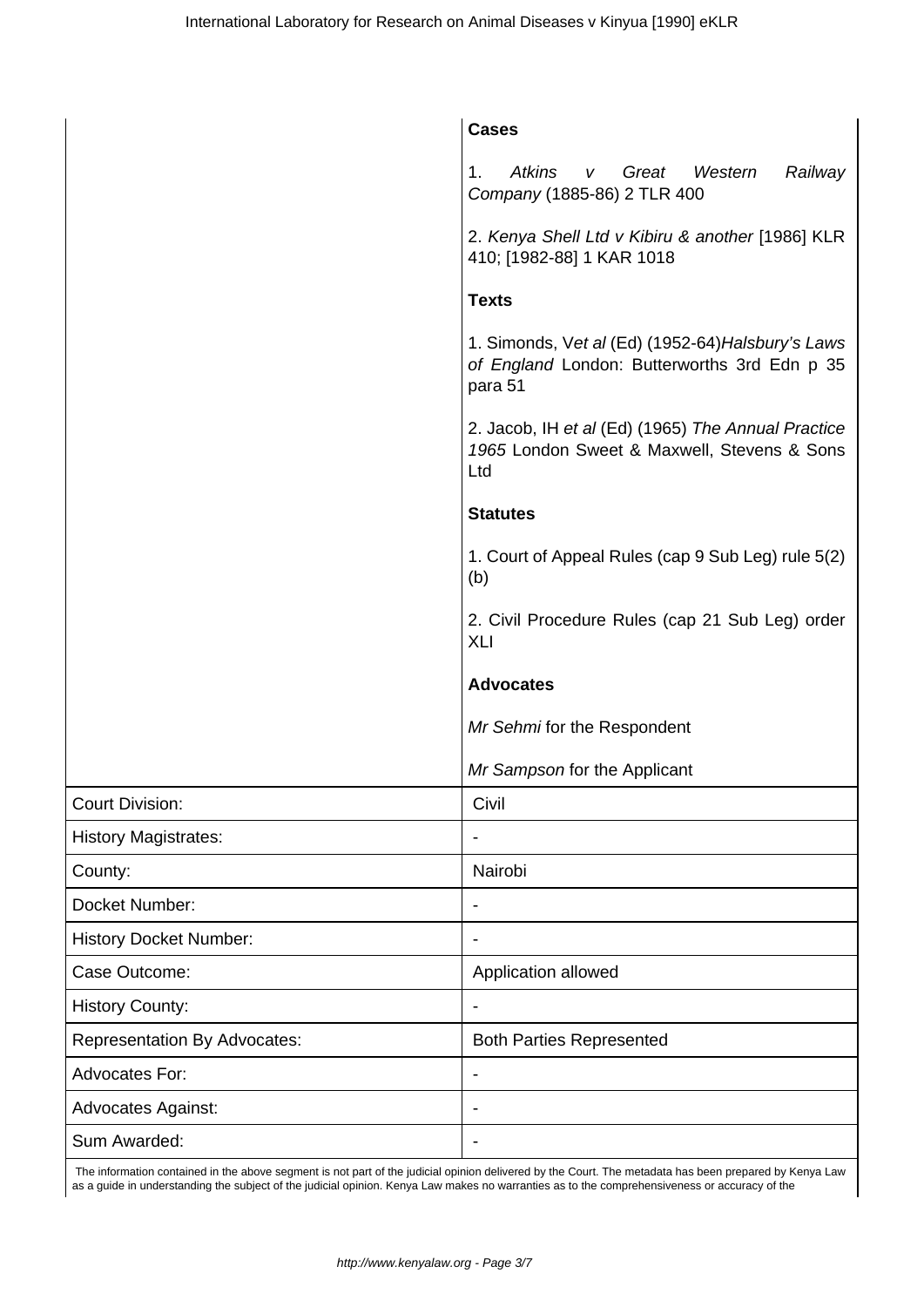information.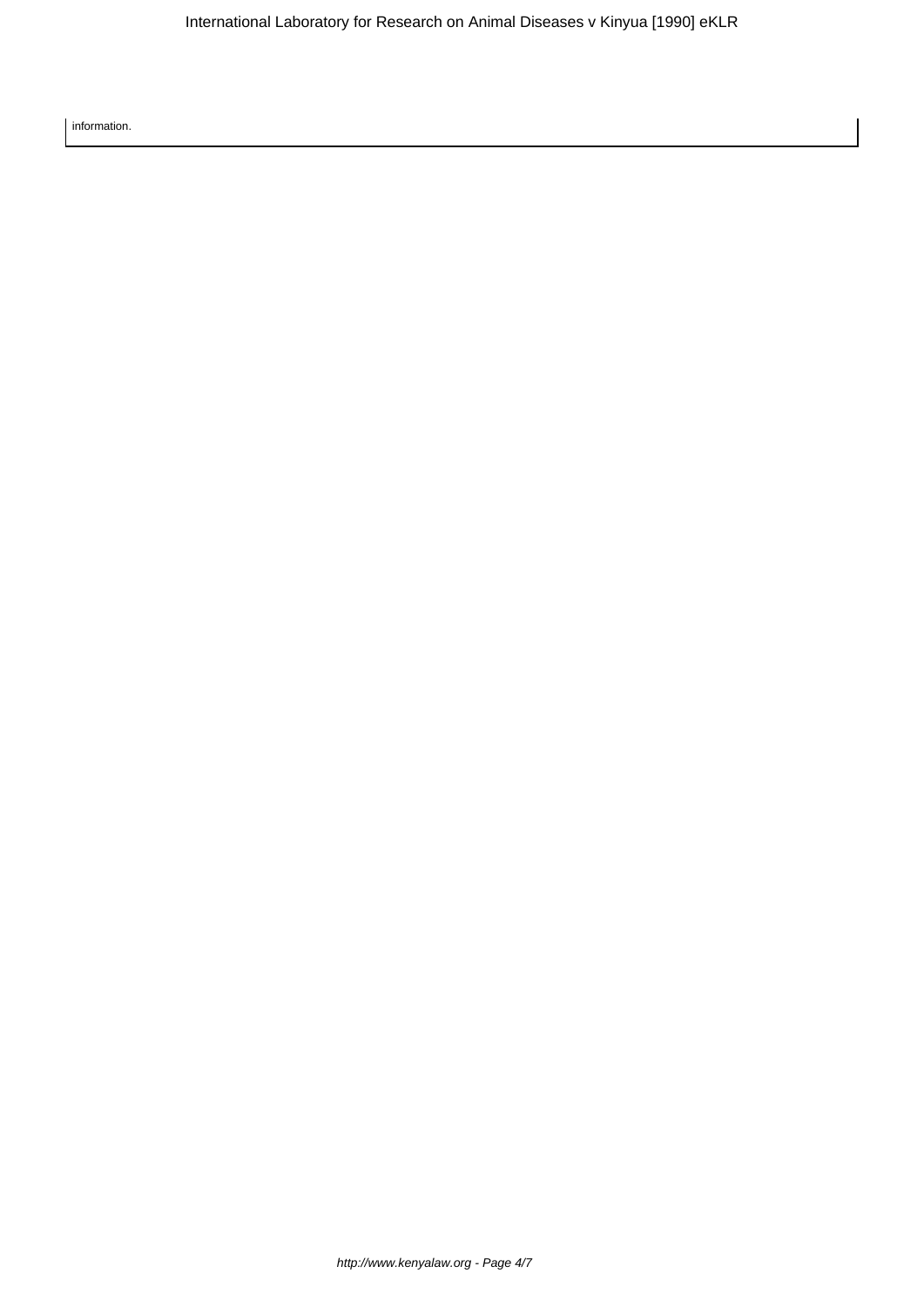# **IN THE COURT OF APPEAL**

# **AT NAIROBI**

## **(CORAM: MASIME JA, CHESONI & COCKAR Ag JJ A)**

## **CIVIL APPLICATION NO NAI 42 OF 1990**

### **INTERNATIONAL LABORATORY**

## **FOR RESEARCH ON ANIMAL DISEASES ……....…...... APPLICANT**

### **VERSUS**

**KINYUA…………………………………...………...… RESPONDENT**

(An application for stay of Execution in an intended appeal from a judgment of the

High Court of Kenya at Nairobi (Gicheru J) dated 19th October, 1989 in HCCC No 949 of 1986)

## **RULING**

The High Court on 20th December, 1989 gave judgment for the respondent, a former employee of the applicant, in the sum of Kshs 145,000/- less tax plus costs with interest @ 12% per annum from the date of judgment. A Notice of Appeal against the whole of the judgment was filed on 20<sup>th</sup> December. 1989. the same day.

An application for stay of execution dated 30th January, 1990, was dismissed by the High Court hence this application under Court of Appeal Rule 5 (2) (b) was filed on 28th March,, 1990. The main ground on which the application is based is stated in paragraph 6 of the supporting affidavit dated 15th March, 1990, and sworn by Mr Sampson, a senior partner in the firm of the applicant's advocates, Paragraph 6 reads as follows:-

"That there is a reasonable and justifiable apprehension on the part of my firm that in the event that the Court of Appeal comes to a different conclusion from the one of the trial court, it is unlikely that my firm will recover any money from the plaintiff / respondent who may have squandered the whole sum."

Mr Sampson submitted that because there was no evidence of the respondent's means or financial resources the applicant reasonably and justifiably feared that once the judgment sum passed into the hands of the respondent there was every likelihood that in the event of the appeal succeeding the respondent may not be in a position to restitute, and the appeal would thereby be rendered nugatory. The applicant had in fact offered to deposit the whole of the judgment sum in a joint interest bearing savings account pending final disposal of the appeal. On the premises Mr Sampson urged for a stay of execution to issue.

Mr Sehmi for the respondent strongly opposed the application. He referred to both 0.41 of the Civil Procedure Rules and Rule 5 (2) (b) of the Court of Appeal Rules and pointed out that the mere filing of an appeal was not a sufficient cause for the granting of a stay. We must point out at this stage that this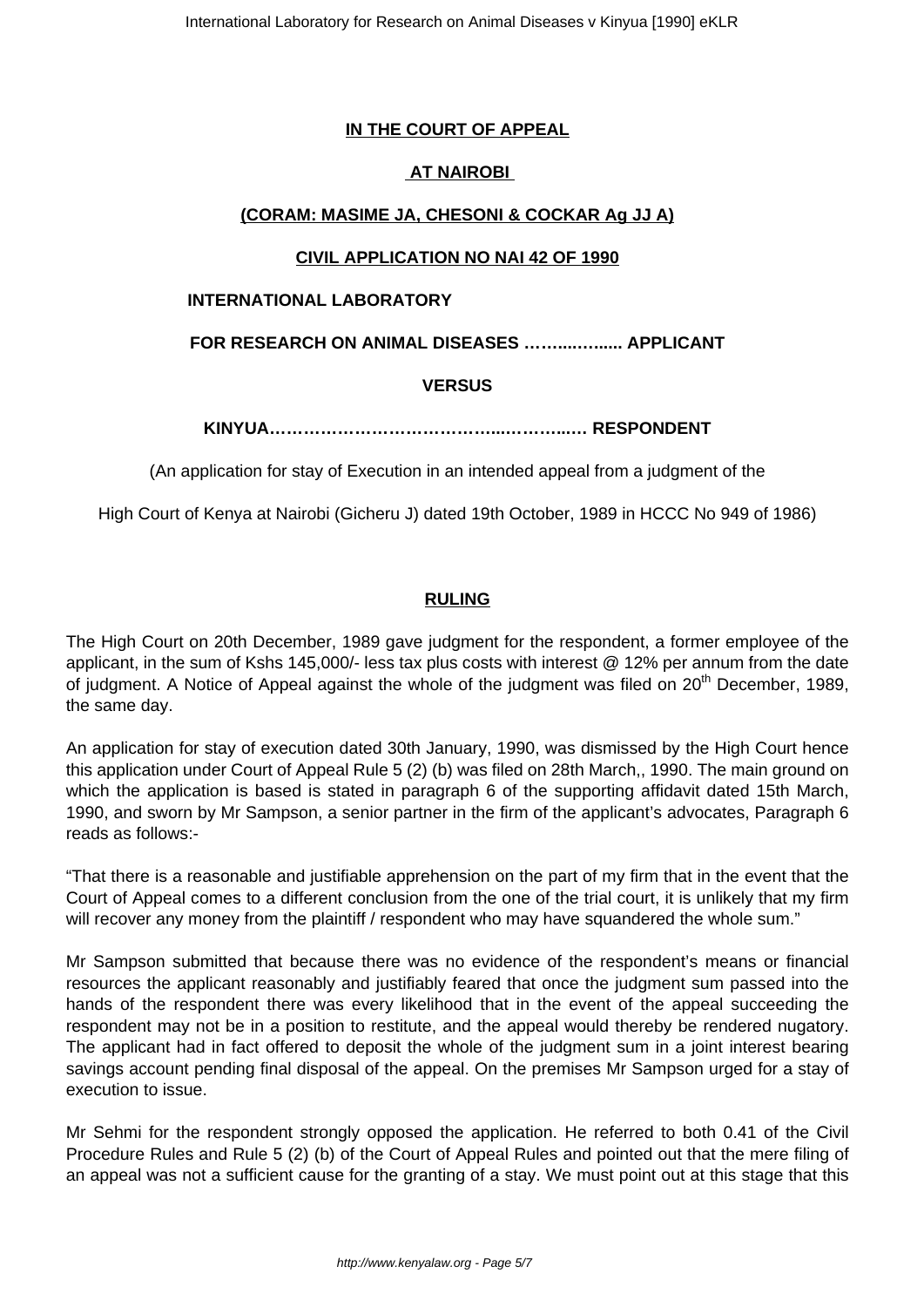court is not bound by the considerations prescribed in 0.41 of the Civil Procedure Act which the High Court must observe when dealing with an application for stay of execution pending hearing of appeal in that court. Under rule 5 (2) (b) of the Court of Appeal Rules this court has an unfettered discretion to grant a stay provided it is just to do so.

Mr Sehmi referred to passages at page 1284 of the English Supreme Court Annual Practice, 1965, and page 35, paragraph 51 of Halsbury's Laws of England 3rd Edition, dealing with grounds for stay. Both stress that as a rule a stay will be granted only if there are special circumstances which, according to the passage in Halsbury, must be deponed to on affidavit unless the application is made orally at the hearing. Referring to Atkins vs Great Western Railway Company at page 400 Times Law Reports Vol 2, and then to the judgment in the Kenya Court of Appeal Civil Application No 97 of 1986, Kenya Shell Ltd vs Benjamin Karuga Kibiru & Anor (also cited by Mr Sampson), Mr Sehmi submitted there was a duty on the applicant to show that a favourable decision in the appeal would be rendered nugatory if the application was not granted.

We have considered what Mr Sehmi has said. However, we must observe that the onus was on the respondent to rebut by evidence the claim that the intended appeal if successful would be rendered nugatory on account of his (respondent's) alleged impecunity. Mr Sehmi's contention was that the words "apprehension", "unlikely to recover" and "squandered" used in paragraph 6 of Mr Sampson's affidavit in support of the application did not constitute special or exceptional circumstances required to be deposed to on affidavit. In our view we do not need proof of special or exceptional circumstances in order to grant a stay of execution as there is no such requirement under Rule 5(2)(b) of this Court's Rules.

In this application it has been deponed that there was a reasonable and justifiable apprehension of it being unlikely to recover the money from the respondent who may have squandered the whole sum. This allegation in our view called for rebuttal evidence from the respondent which was not forthcoming. Indeed nowhere in the 12 paragraphs constituting the replying affidavit sworn by Mr Sehmi on 17th April, 1990, and the replying affidavit sworn by him on 7th February, 1990, in the Superior Court which forms an annexture is there evidence of the respondent's means. Mr Sampson's affidavit in support of the application has in fact been deposed to that effect. In the case of Kenya Shell Ltd the respondent produced evidence of his financial means and position which evidence was accepted by the court.

It may be observed that references made by Mr Sehmi both in his address and in paragraph 6 of his replying affidavit to undue hardship that would be caused to the respondent if he is deprived of the fruits of the judgment until the appeal is heard and decided may not reflect favourably on the respondent's financial resources and his ability to re-pay the judgment sum if called upon to do so.

All the above circumstances favour the grant of stay of execution. Mr Sampson submitted that under the terms of service the respondent was entitled to a 3 months' notice before the termination of employment, a fact we take into account. Accordingly there shall be a stay of execution in respect of the whole of the decretal amount less three months' salary less statutory deductions. The balance of the judgment sum shall be deposited in an interest bearing savings account in the joint names of the advocates for the parties within 21 days from the date of this ruling. In default the respondent to be at liberty to execute the decree. Costs of the application shall abide the result of the intended appeal.

Dated and Delivered at Nairobi this 25<sup>th</sup> Day of May, 1990